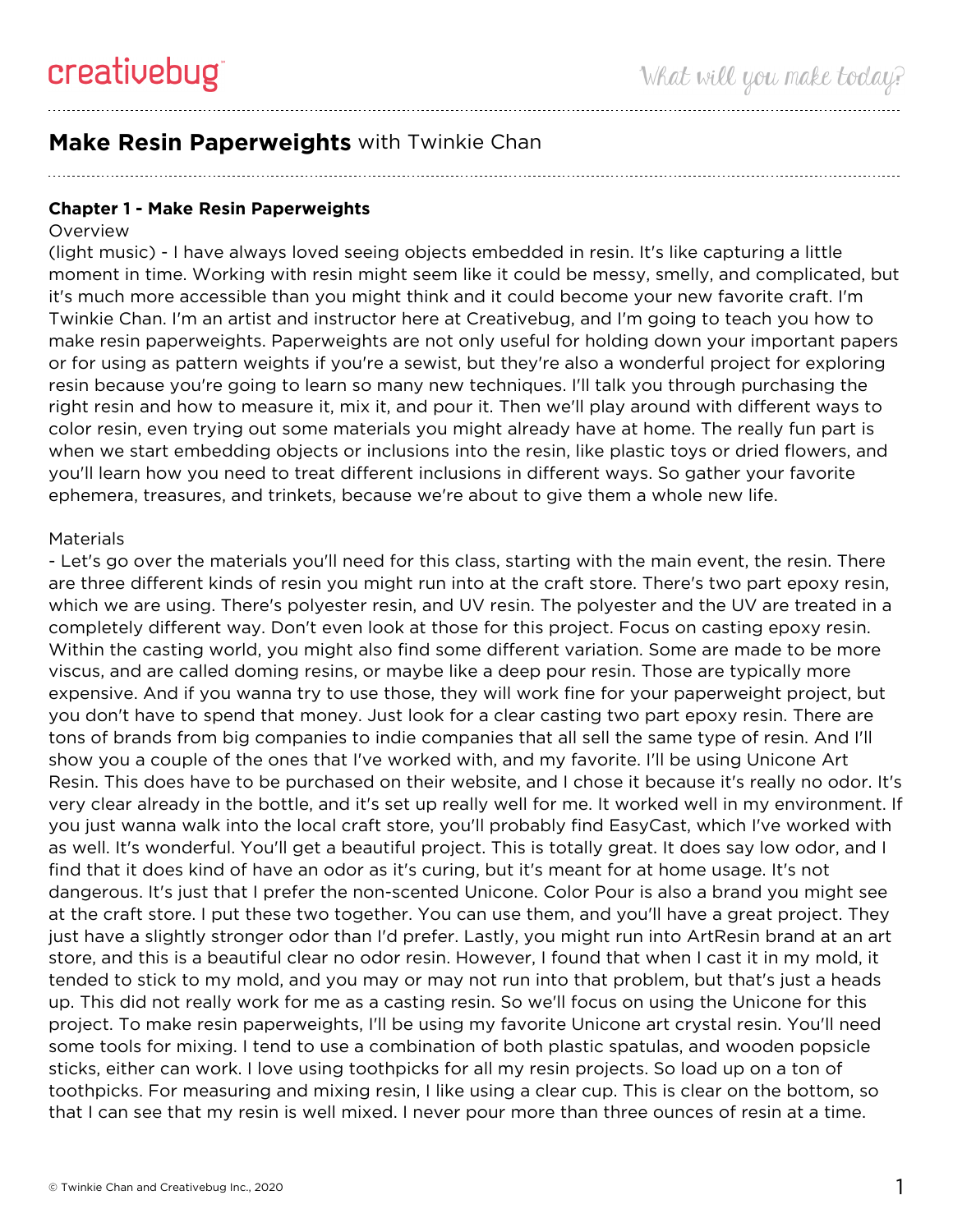This is a nine ounce cup, but anywhere from like four to nine ounces is perfectly good. I then like to mix colors in paper cups, and I like pouring resin into molds with paper cups, because you can squeeze them, and make a little spout. If you don't have a cup with measuring marks on it, you can just use a plain cup, and mark off measurements with a Sharpie. For cleanup, I use 91% isopropyl alcohol. You can also use acetone. And to protect your work surface, you need something like a silicone mat, or you can also use a sheet of plastic, or parchment or wax paper. For my paperweight molds, I'm actually using soap molds, just because I liked the shape. So for your resin projects, just make sure you're using molds that are made out of 100% silicone. They can be for baking, making candy, all kinds of projects. These are about four to five ounces each. You'll also want a little tray, or a little piece of cardboard to fit under your project, just so it's easy to move it around. Grab a ton of paper towels. Paper towels are your friend for working with resin. A pair of scissors are always handy. Tweezers are for sure handy. For sealing, some of our inclusions, or objects that we'll be including in our paper weights, you can use Mod Podge. I have gloss here, and the Mod Podge brush. You need a non-stick surface for that. I have the back of a mold here, a silicone mold, but you can also use wax or parchment. I prefer this more sturdy surface. You can also use packing tape or resin spray. It's a clear gloss finish sealer. I'll be using a heat gun to pop the resin bubbles, but you can also use a straw, just a regular straw, a lighter, or a small butane kitchen torch. To color my first paperweight, I'll be using Color Pour opaque dye. We'll also be experimenting with some other household items, like watercolor and food coloring, but this is the brand and the type of resin colorant I'll be using in the class. Also some inclusions here that are non-porous, some chunky glitter, two little plastic toys, and some plastic letter beads that spell out a cute phrase. For the second paperweight, I'll be using fine glitter as the colorant. And this will include porous items, like a photo printed on regular printer paper, and some dried pressed flowers. For safety, I 100% recommend gloves. These are nitrile gloves. You can also use latex gloves. Some people are sensitive or allergic to resin, so you wanna make sure that doesn't come in contact with your skin. If it does, just wipe it off with a paper towel. I also give it a spritz of the rubbing alcohol, and then wash it off with warm water and soap. To that point, you might also want to wear long sleeves, so nothing splashes on your arms, or you might wanna put on an apron to protect your clothing. You may wanna wear safety goggles, or glasses to protect your eyes, in case it splashes in. I wear regular glasses, and I feel like that's okay for me. But if you feel you want more protection, grab some goggles. And the particular brand of resin I'm using has very low to no odor. I'm often working by a window with good ventilation. If you're working in cramped quarters, I really recommend that you pick up a respirator with a filter that filters out vapors, because even if you can't smell the vapor, you know there's a chemical reaction happening, so you wanna protect yourself, and your lungs from any of those chemicals. Finally, if you want to sand and finish your resin pieces, I recommend getting some wet dry sandpaper. The grades here are about from like 120 to 400ish, and that should get you a nice finish on your pieces. And to protect your project while it's curing, you'll need a plastic bin or a cardboard box, just big enough to fit over your project, that keeps lint from falling inside. Go grab some of your favorite items, and let's get casting.

### Resin basics and swatches

- Before we begin our project, let's go over some of the basics of pouring resin. Resin likes to be mixed and cured at a certain temperature range. You wanna look at your very specific brand of resin for that temperature range, but it's generally about 70 to 85 degrees Fahrenheit. Here in San Francisco, I mean, that's pretty warm. That's not an average room temperature day, so I'll generally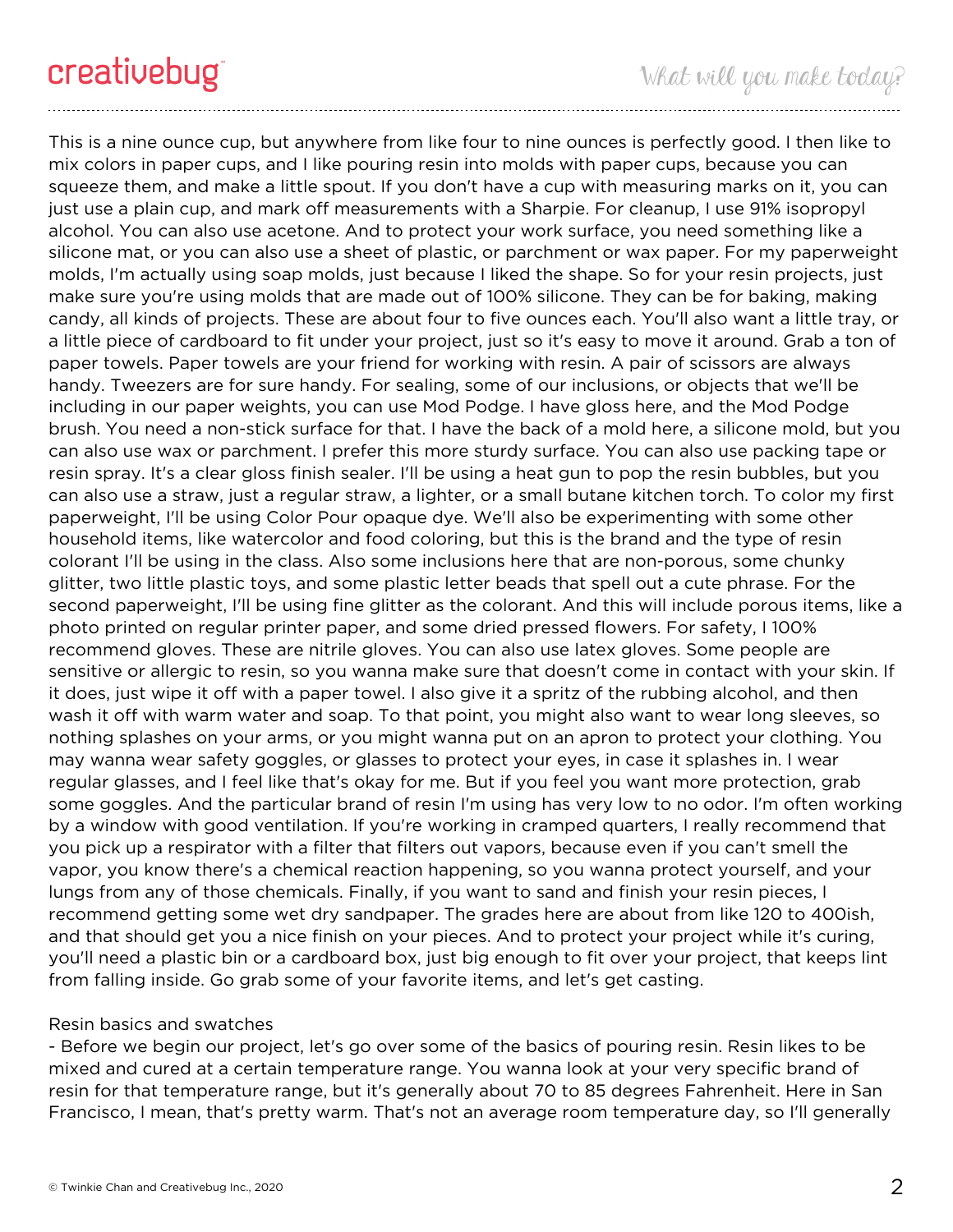turn on the space heater just to get the room up to temperature. If your resin starts off very cold, it can be thicker and more air bubbles might get into your resin, so what you can do is prewarm your resin in a bowl of warm water. You would just stick your resin bottles in that bowl and make sure you warm this up for maybe about 10 minutes. If you have a heat gun, you don't have to prewarm in water. You can just use the warm air from the heat gun to heat the resin while you mix it, and that's what I'm going to do. When you're ready to start pouring resin, definitely snap on your gloves. Grab your measuring cup. Some resin brands will tell you that there's a minimum or maximum amount that you should mix at a certain time. The brand I'm using, Unicone, makes no such directions for you, so I usually like to pour between one to three ounces. That's what I feel like makes the most accurate mix. And also, if you mix too much at the same time, the bubbles won't have the chance to escape to the top of the resin, so I generally only like to mix maybe like it's about one to two inches of thickness, which ends up being about three ounces in this cup. Two-part epoxy resin is resin and hardener. You need both to make the chemical reaction to make your resin hard. So let's say you wanna pour three ounces. You'll need to divide that number in half, one and a half ounces of resin, one and a half ounces of hardener. I'm gonna start with my resin, and pour to the one and a half ounce line. You wanna pour slowly. Everything you do with your uncured resin should be slow because you're trying to avoid introducing air bubbles, and you're going to see bubbles. They're pretty inevitable, but you to use your best practices to avoid introducing new air. So be patient with all the pouring and all the mixing. This is the hardener. For one and a half more ounces, I'm gonna pour to the three ounce line. I'm mixing quite a bit, because we're going to play with adding some color and I want a good amount to split into smaller cups to play with lots of different colorants. Grab your mixing tool, and once you put it it in, you wanna make sure it stays at the bottom. That'll help you not introduce any new air and also make sure that you're stirring up any of the resin that's at the bottom of the cup. You wanna stir very slowly. So the two parts start clear, and when you start mixing them, it'll look really cloudy and stringy in here, and that's totally normal. What we're doing is mixing this for about four to five minutes until it goes back to a clear state with absolutely no stringiness inside of it. If you prewarmed your resin, you can just keep mixing slowly for your four to five minutes. Since I didn't, I'm going to turn my heat gun on and keep it about 12 inches away, because it does get warm, but I like to feel how warm it's getting and keep rotating my cup. If it starts feeling too hot, I'll turn it off. (heat gun whirring) Scraping the sides of the cup here, just to make sure all the resin and resin hardener are mixing together. The other thing to keep in mind about warming up your resin is that while it helps to thin it out and let the air bubbles escape more easily, it can also decrease your pot time, which is your working time before the resin starts to harden. So you want to take that into consideration as well. For instance, some resin brands will say your regular pot time is 30 minutes, and sometimes when you heat it up, that can be reduced to 10 minutes. I haven't found that I only have 10 minutes of pot time, but you do wanna make sure that, you know, if you're splitting this up into tons of different colors, that you're keeping that shortened pot time in mind, because this will start getting too thick to mix any color into. It's still in that cloudy, stringy state, so just keep mixing. I think one of the big mistakes that beginners make is that they don't mix their resin enough, and then it won't cure properly. You might have sticky spots. It might be cloudy, and whatever stringy, swirly things you see in this liquid resin will end up in your hardened resin as well. So just be patient, keep mixing slowly, and just wait for all the stringiness to disappear. The bottom of my cup is clear, so that's what I'm keeping an eye on, just to see if there are any strings passing over the image of my finger. This is the part where you turn on the TV or a podcast or something, because it can be a slow four to five minutes just staring at your resin. If you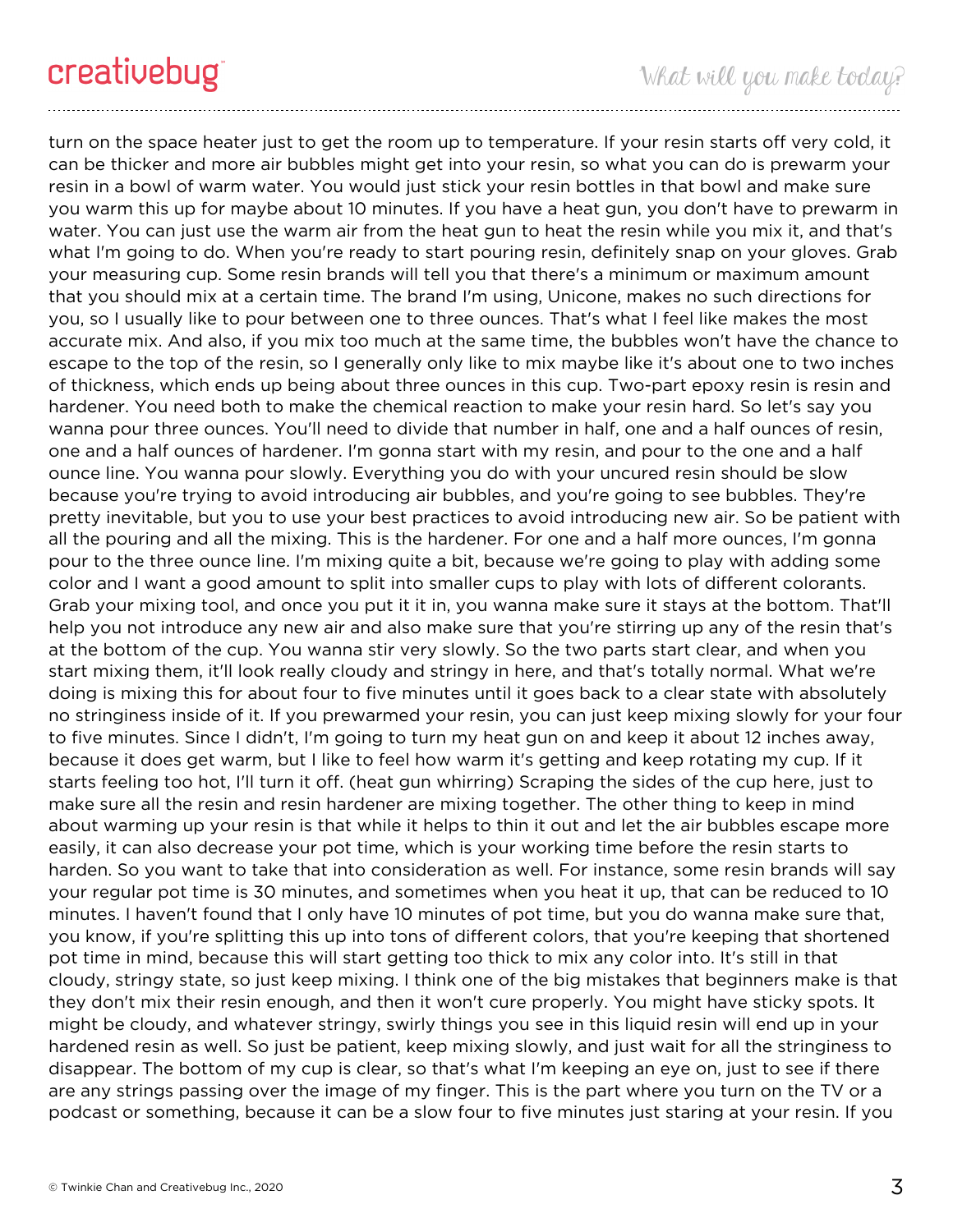think it's done, mix it for a minute more. Some brands like EasyCast will also have you then transfer all of this into a fresh cup and to use a fresh stir stick and then mix for one to two minutes more, and this ensures that there's nothing unmixed left on the side of your cup. I think that's a really good step for, you know, super beginners to use, but if you feel pretty confident that you scraped the sides and scraped the bottom, I don't think you need to waste another cup and another stir stick. Sometimes after scraping, you can see the stringiness come back, so just make sure all the stringies go away. You can see there are some bubbles in here, and we're gonna do a couple more things to get those out. What you wanna do is just let this sit for like two to three minutes. Allow any tiny micro bubbles to rise to the surface. About two minutes have passed, so I'm gonna hit it with the heat. (heat gun whirring) It might not look that different after this first pass with the heat gun, but also keeping the resin warm and thin will help with the degassing or de-bubbling process. At this point, I'm going to start grabbing my smaller paper cups, and we'll play with mixing in some color before pouring it into a mold. This is a silicone candy mold. I just wanted something small with lots of different little divots in it, so I could try lots of different colorants. Also have a handy cardboard tray underneath, so I can move this around and it won't hog up space on my work table. The first thing I have on here is acrylic paint. My first row is full of items that I probably already had around the house, like acrylic paint, watercolor paint, food coloring, eyeshadow, nail polish. My second row I am made for colorants that are specifically made for resin, so just different brands of resin colorants, a pigment powder. I have a pigment paste down here, then just playing with glitter, and then playing with different inclusions, like paper, fabric, yarn. You don't have to do the exact same thing I'm doing. I was just really curious about how these different colorings would react with resin before deciding what to use on my paperweight. I'm gonna pour a tiny bit. It doesn't matter how much. These hold a very tiny, like maybe less than a quarter of an ounce of resin. So you can just eyeball it. If there's a little bit left over, that's okay. You'll probably have to remix more resin a couple times if you wanna fill up a whole tray. So I'm just gonna pour slow a little bit in my cup. And I'm just gonna try some thin acrylic paint. This is just regular acrylic craft paint. It's kind of liquidy, which is why I marked it as thin. When you're mixing colorant into resin, no matter if it's professional or your acrylic paint, you wanna make sure that only 10% of the colorant is your total mix, so this would be 10% and this would be 90%, which means you can't pour in that much, otherwise you'll affect the mix of your resin and affect the cure, and it might cure sticky or not cure at all. So just start with a little bit. You can always add more if you want. I'm gonna start with maybe two blobs. There we go. And slowly mix this in. And this is where you can make observations and see, is it stringy? Is it hard to mix in? Will it mix in completely? This to me is actually looking pretty smooth. I'll just scrape that all around. When you start adding color, you can't see the bubbles as much, so you're kind of less concerned about them, but they are there, and we'll still treat them as if they exist. It's just good practice. One of the things that people also strive for is an absolutely bubbleless resin pour, which can be really difficult, but we'll always just do all the things that we can to get rid of all the bubbles. So even while you're stirring in the color, make sure you're not whipping it into a frenzy. You just wanna take it really slow and steady. With this white cup, I also like to draw my color up to the side, and you can see the little bits of pigment floating around. So while it might look good on the top of your project, you start looking on the side of it, you might be able to see little floaty bits. So I would say that acrylic paint probably makes a fine colorant. It would be okay for your project, but if these little bits of grain here bother you, you might wanna skip the acrylic paint. But we'll pour it and see what happens. So these paper cups are cool, 'cause you can just pinch them to make a little pour spout, especially if your mold is small, like these. Gonna pour it into the little acrylic thin segment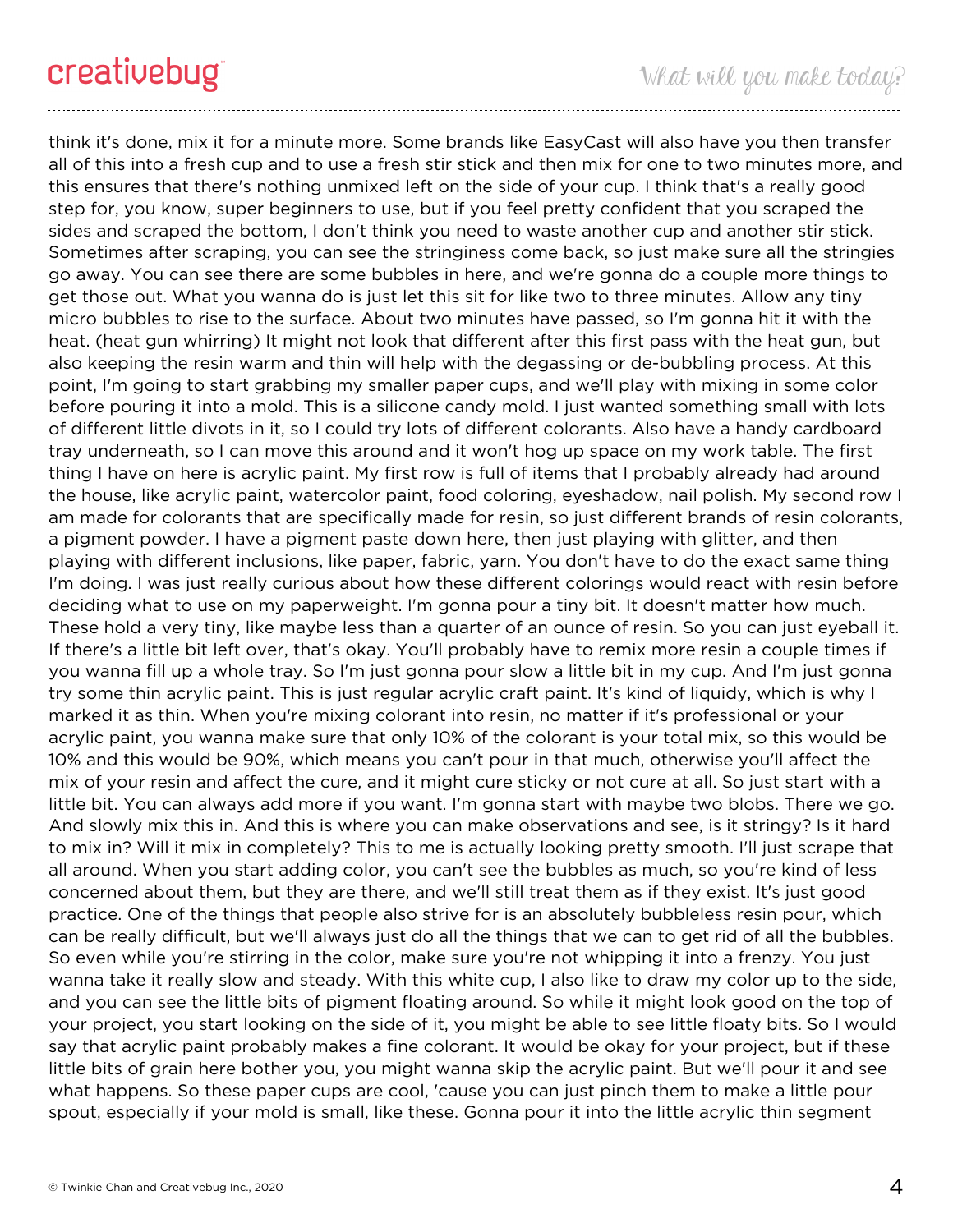here. I tend to under-pour these. Try not to over-pour your molds. That just gets messy. I would caution against over-pouring, because even dealing with over-poured dried resin can be fussy, like then you have to trim a lot off, and it's just much easier to deal with an under-pour than an over-pour, especially if you're just starting out. I might give it a little bit more, though. The perfect pour, of course, would end up with your project being perfectly flush with the top of your mold, but that can be very hard also, because resin shrinks a little as it cures, so I'm okay with a little bit under. Depending on what angle you're at, I tend to look all around my mold when I'm casting, just so I can see it from all angles, and I can see there are little bubbles at the surface. So hit it with the heat gun again. (heat gun whirring) Also, if you see little bits of lint, you wanna of fish those out. That's where the toothpicks come in super handy. You can also pop bubbles or pull out bubbles with your toothpick, and just wipe that off with a paper towel. I can still see some bubbles, but we'll hit it with the heat gun several times. If you just hit it with heat gun once and walk away, more bubbles might have come to the surface before curing, and then you would have cured bubbles into your project, so you kind of wanna babysit this with the heat gun. You could do it up until like 30 minutes of when the working time is over. That's when this can start getting a little stiffer, a little thicker, approaching what they call the gel state. If you don't have that kind of patience, just do your best. At least heat it up maybe two times over a 15-minute period, if you can. I just always hate coming to a cured piece and finding that there were air bubbles that mysteriously appeared. Okay. We can try to see what the acrylic thick looks like. This process is exactly the same. Grab a different paper cup. Pour a little bit in. Actually you can reuse your stir sticks. Just wipe that off, on a paper towel, and you can have like a new and an old. Just let this hang out. If there's anything uncured on here, just let it cure onto the stick, and it'll be good to go, but I'm gonna use a fresh stick for a new color or a new colorant. Just pour little bit in. Acrylic thick. I just wanted to see if a higher quality or a thicker paint would make any difference in the resin, and I'm sure this can also differ from brand to brand, so there's a lot to play around with here. Oops, it's a little slimy. Let's stir that in. My assumption was that a higher quality acrylic would be a better colorant, but you can see it's really goopy. It's really actually difficult to incorporate the acrylic paint into the resin, so that's something to keep in mind, too, like cheaper acrylic paint might be a better colorant for you than something from a slightly fancier kit. This isn't super fancy paint, but it's definitely, I think, a higher quality than the craft paint. The issue is you don't wanna introduce a lot of water into your resin. That can affect the cure and make your and very cloudy. So that's why I thought I would avoid the craft paint, since it's more watery, but whatever the pigment is, and it seems to be better than this. This is still really chunky. Pull it up on the side. You still have so much unmixed pigment, and you don't wanna have to whip the resin a lot, because you'll introduce a lot of bubbles. So I'm gonna keep mixing this, and we'll pour it in, and it'll be very interesting to see how this cures. Well, I can see all the little chunks floating around in it. Okay, I'm gonna hit the first one with heat again. (heat gun whirring) And the second one. Fish out any little weird bits that you can see. I always feel like little pieces of lint are my enemy for resin projects. I'm always keeping an eagle eye out for them. If you see a little cluster of bubbles that the heat is not getting, you can also just scoop them out with your toothpick. I tend to find that thinking about scooping them out rather than trying to pop them is more successful, and you're not losing a ton of resin this way. Let's try something a little powdery, like eyeshadow, and see how that mixes in. I've already started in on this turquoise color, as you can see, so I'm gonna keep using that. Oh, I didn't put any resin in there. Let's start with the resin first, just so none of the pigment powder sticks to the bottom of the cup. Pour a little bit in. I know makeup people are crying right now, but I love to collect eyeshadow. I just don't wear it, so I might as well use it for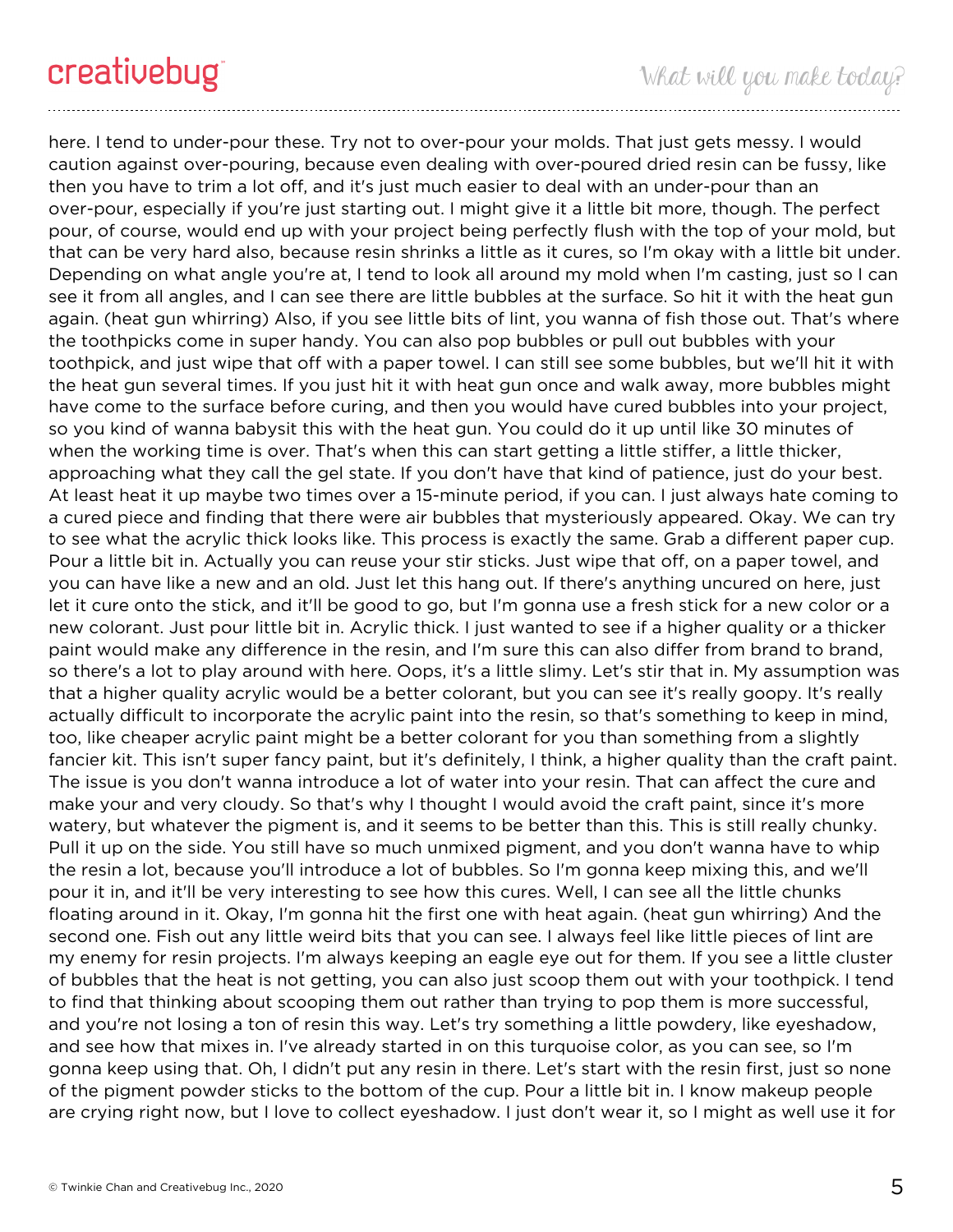some fun crafts. Let's scrape this right in. With pigment powders, you don't have to be as careful about that 10% ratio, because this is not a liquid, it's a solid, and it will probably not affect your resin curing as much as a liquid would. A lot of eyeshadow just is mica powder with some other additives in it, so this reacts actually very similarly to mica powder, but I know a lot of us don't just have mica powder laying around the house, so it is fun to play with some of your old eyeshadow palettes, or just cheap eyeshadow palettes. A purist probably would have ground up the eyeshadow a bit more, just to make sure it was more powdery and not as clumpy, but I'm a little bit lazy, and this is just for fun and for a swatch, so I just dumped it right in, and you can see if you draw it up along this side, it's a little bit chunky, which is probably my fault more than the eyeshadow's part, but I'm just gonna try to smush it all and smash it into the resin as best that I can. Okay, eyeshadow. If you give this a minute or two, more of the bubbles will start rising to the surface and then you can hit them with the heat gun. Also, while you're waiting for this to settle a bit, you can go back to your other swatches and hit them with heat as well. If you have any spillage or seepage onto the top of the mold that you don't want, you can try to scrape some off with a toothpick. It just makes your life easier after this is cured, because anything hanging out over the edge is something you'll have to cut or sand off. I always like when you can do stuff that your future self will thank you for. Another tip to keep in mind is that packing tape is a great way to remove dust or pieces of glitter, or like some of this eyeshadow that's fallen in here. Just make one of those inside-out tubes. Like this. And you can just use the sticky surface to pick up any weird bits that are on your resin. This is how I clean up my mats, too, 'cause that glitter gets everywhere. Keep playing around with your different household colorants, paints. These opaque dyes are fun, too. This just takes a drop or two inside a tiny amount of resin, so be very conservative with your more liquidy resin dyes. You can fill this up. For the bottom row, I just used to clear resin and just popped in different things that I thought that I might want to put in my paperweights. I'm gonna move this one aside and cover it. The average curing time is going to depend on the brand of your resin. Mine says it reaches a full cure in 24 hours. A lot of resins reach a full cure in 72 hours, but around the 18-ish hour mark, it should be ready to pop out of the mold, but just to be safe, I would say wait 24 hours. Look how pretty these are. I'm so excited. Okay, this is either the fun part or the terrifying part, just to see what these all look like, because what they look like on the surface here, which is actually the bottom of my project, this could look a lot different than what's on the front. To demold these, you wanna place your hand behind the mold. It's easier than trying to pick it out or peel the mold away from it. You just wanna push from the back. It should pop right out. Whoop. So this is acrylic thin. I think it actually looks pretty good. It doesn't have the pigment dots that I think it might have, and on the back, some of that pigment might have risen to the top, or rather the back of the project, but you can see that this is a decent way to color your resin if you just have some craft paint around. Let's try acrylic thick. I don't know if you can see this, but I can definitely see the pigment chunks. I know it's a lot of pink within pink on my pink glove, but hopefully you can catch a little bit of what's happening in there. Let's look at the back a little bit more closely. You can see some texture here. That's unpopped bubbles, maybe a little bit of lint, but it looks mostly like unpopped bubbles that have risen. So that's why you really want to babysit your resin for that really perfect clear bubbleless look, but for me, the big issue here is mostly I can see little pigment chunks, and if that's a look you want for your projects, you can keep that in mind, but if you want a really a solid color on your resin, I would probably not use this particular acrylic paint. Let's take a look at our eyeshadow. Ooh! Well, this is unexpected. It is quite kind of spotted and mottley on the bottom. It looks very different. Well, I'm considering, let's call this the top. This is the top of the project. It looks very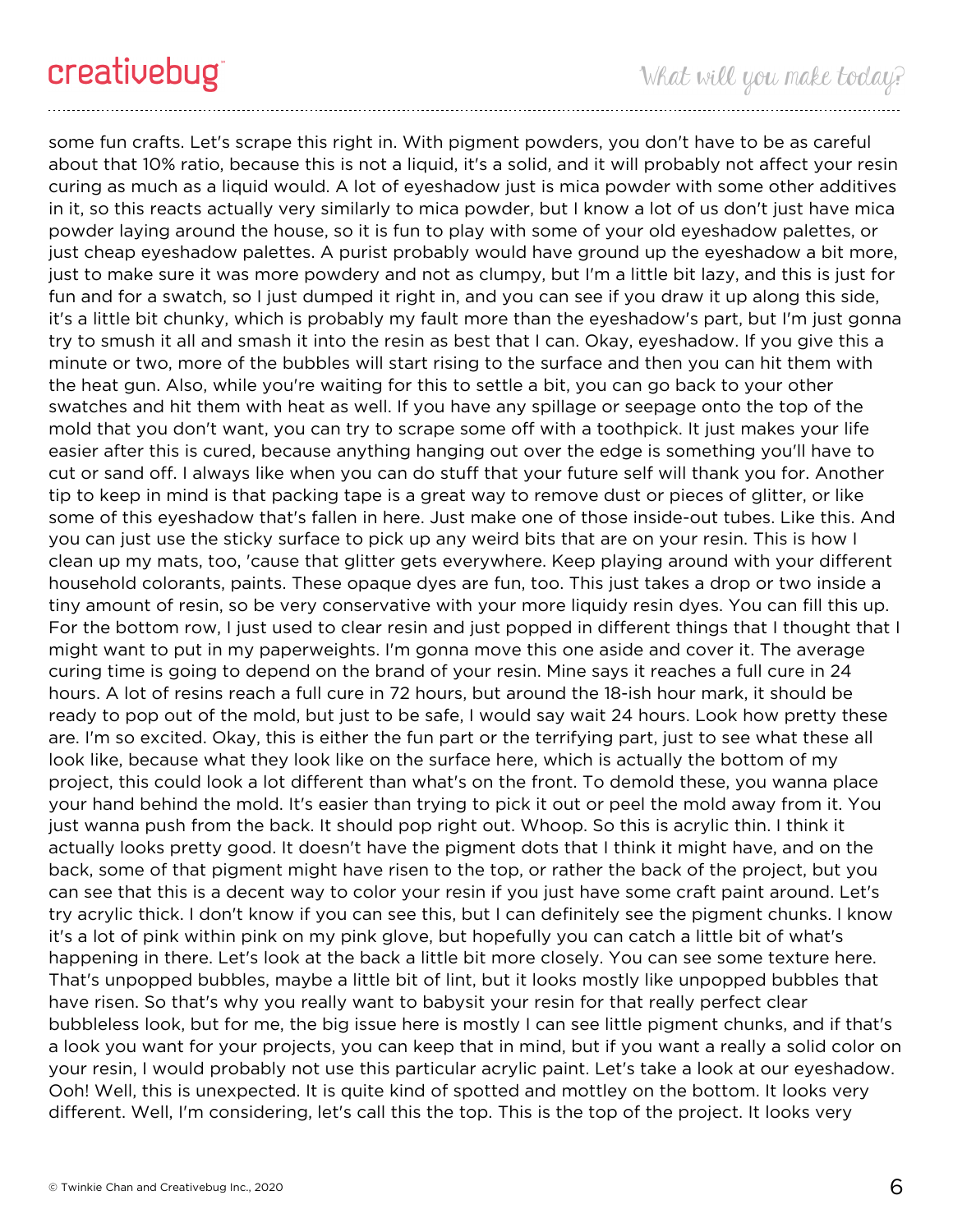different than the bottom of the project. It looks like a lot of the metallics might have stayed on the surface, and more of the pigment kind of fell to the bottom. It's kind of a neat look. It's not smooth and homogenous by any means, but if you're looking for a spotty look, you can try playing with some of your eyeshadow. I'm kind of curious how this is different than the mica powder. So the eyeshadow has different colorants, probably stuff that's good for your skin, and mica powder is just pure pigment powder. You can see how that's definitely smoother. You don't have those little chunks of pigment or whatever ingredient that happened to be, and it looks very different on this side as well. So sometimes if you use mica powder on like a coaster, something that doesn't really have a front or a back, that's two-sided, the different sides of the coaster can look completely different. I've demolded all of our little swatches so we can check out how they all turned out. Can see how the food coloring, I think turned out pretty well. You can see it's a nice transparent color. There's no chunks. Looks like they're a little bit of air bubbles. I could have babysat that a little bit more, but for a nice transparent color, food coloring works out pretty well. Let's check out the watercolor. It's a little chunky. You can see that pigment really settled at the bottom there. It's a neat kind of ombre effect, but it's something you definitely want to do intentionally and not find out later accidentally. We already checked out our eyeshadow. The nail polish actually turned out better than I thought. I thought it might get chunky and stringy and weird. It's not bad. Definitely experiment with your nail polish. This Color Pour opaque color turned out really nice and solid. I'll be using this in one of our projects. The other resin colorants made specifically for resin, I think all turned out really beautifully. This is Resin Obsession in an opaque red. It's gorgeous. These just tend to be a little bit more expensive, like the pigment powders are more expensive. The Color Pour brand and Let's Resin brand work very well, and they're not super expensive. That looks really clear and nice. I'm also going to be using fine glitter in one of our paperweights. With glitter, it's interesting to see where it falls into the mold. For the most part, all your glitter is going to fall to the bottom. So if you want this to look really homogenous, pack a lot of glitter into your resin. If you like this sort of stripey ombre look, then don't pack in as much, and know that a lot of it will fall. When it comes to the inclusions, I noticed that my paper actually turned out pretty okay. Normally we seal porous items like paper, and we'll get into that later. Sometimes you get staining with fabric. This actually looks pretty okay. I'm surprised. And the yarn, which is kind of fun, goes completely see-through. It really soaked in all that resin. We'll also be playing with some beads and flowers. So it's just fun to see how these all cast before you put them into your actual project. Cleaning up after your resin projects is actually easier than you might think. So you'll definitely need a big pile of paper towels. Anything you've dripped on your work surface, if it's silicone and your resin cures, you can just pick it right off and it's super easy, but if you want to get ahead of that, you can just wipe any resin spills up with a paper towel, and spritzing it with your rubbing alcohol will help get rid of any tackiness that might be left over. What to do with leftover resin? Typically you wanna work in batches, so you'll be making maybe more than one project at the same time, and pouring different colors. A lot of times people have extra molds hanging around, so that their resin doesn't go to waste. If you have no project for your leftover resin, and there's still some in your cup, what you can do is leave a stir stick in it. Let this cure after it's hardened. You can squeeze this like an ice cube tray, and the resin will come right off like a Popsicle. You would just pull it by the stick. Let's say you used up all of your resin. So I'm gonna scrape as much as I can out of this cup, just to pretend that we used it. Scrape off as much as you can from the inside, and then just go in there with paper towel and scoop and wipe out as much of the resin as you can. Your gloves are gonna get super messy during this, so please, please, please keep your gloves on for cleanup. And have a garbage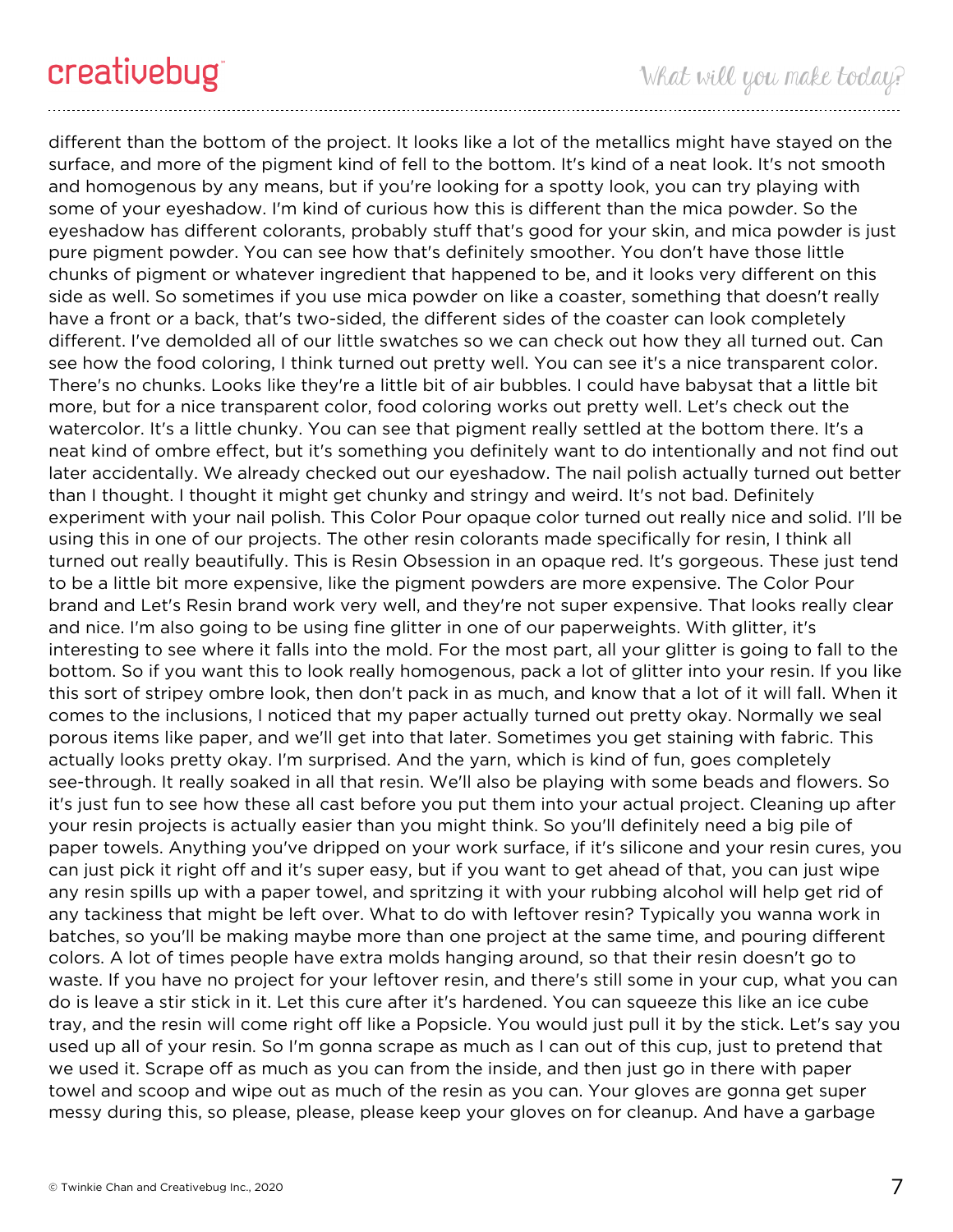can next to you, because you don't want this resiny paper towel to touch anything but the garbage. Paper towel number two. Okay, last one. Then what you wanna do is clean off the rest of this goo with your rubbing alcohol. That's why I like to keep it in a spray bottle. Makes clean up really easy, and this will break down all the sticky stuff. One more paper towel. And it might be a little bit tacky, but you've got most of all the resin and tackiness off of this, and it should be ready to use one more time. We're all cleaned up. We know what colors we're going to use, and now we're ready to make a paperweight.

### Casting non-porous objects

- There are all kinds of things that you can put into your resin paperweight. We're going to be approaching non-porous objects and porous objects. And for this first paperweight, we'll do non-porous, just because they're a little bit more straightforward. Your initial instinct might be to throw a bunch of plastic objects into your mold, dump a bunch of resin on it, and see what happens. And I encourage you to play. However, this is what may happen if you do that. When you pour one very thick resin layer, that makes the chemical reaction happen much more quickly. This means that your resin will heat up more because that chemical reaction's exothermic, which means it releases heat. So this heat increases the cure time. And if your resin cures too quickly, it can cure cloudy, or maybe crack, or not cure properly at all. The other thing about a really thick pour is those little air bubbles will have so much distance to travel, and they won't be able to release themselves. And you're gonna have a really hard time digging around deep down into your mold to fish them all out. So we're gonna work in layers, and we're gonna talk through what to put in each of those layers. I have an oval-shaped soap mold. It can be any shape that you want. Again, this is about four to five ounces. I'm going to pop this inside out, so I can clean out the inside and make sure there aren't any little bits of lint on there. This can also take off any dried bits of resin you might have left over from a previous project. Pop that right side out. Because this is about four to five ounces, I'm going to pour four different layers at one ounce each. Keep in mind that the bottom of this mold will be the top of your project. So you have to think of your whole project in reverse. For the front or the top of my project, I just want a clear layer. You don't have to have a clear layer, but I like for my objects to look like they're slightly pulled away from the top of my project, which is why I like that sort of first clear buffer before I put anything inside. I mixed up an ounce of resin, and mixed it thoroughly. This is 0.5 ounces of the resin, and 0.5 ounces of the hardener. You can just pour that right into your mold. Treat this the same way as you did your swatches. You wanna zap it with some heat, or blow on your bubbles with a straw. Pick out anything with a toothpick. Give it a couple more minutes. Repeat the process. Just give that bubbling action some time to occur, so that you can get rid of anything that rises to the surface. (heat gun blowing) You wanna use your heat gun in short bursts, because there is a small danger that you might scorch your resin. And I think that's very difficult to do, which is why I like to use a heat gun over an actual flame, like a torch or a lighter. I have accidentally melted resin onto my mold, and that mold was ruined. So I feel like using the heat gun is safer, but I would still just use short bursts, just so you don't scorch anything. And the heat gun doesn't get rid of all the bubbles, which is why I still like to fish anything out with my toothpick. (heat gun blowing) Keep babysitting your resin with the heat gun and your toothpick until you're bored, or until it really starts reaching more of a gel state. Again, to reach to the gel state, it could take anywhere from an hour to three hours, to four hours. If it's cold or humid where you are, your curing time will be different. Technically, to pour a second layer, you at least need to wait for the gel state. You need enough tension on that first layer, so that the second layer will go on top and not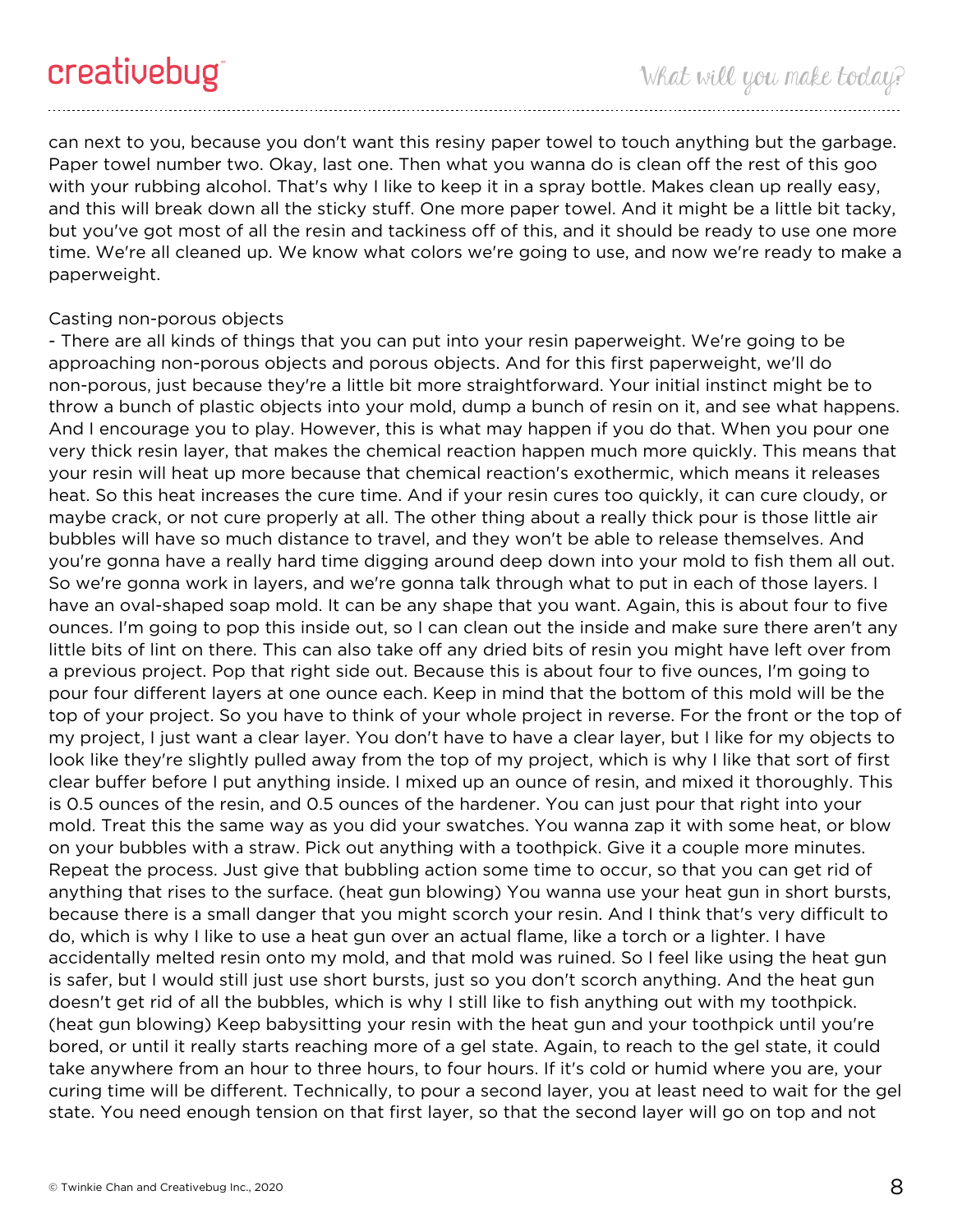just sink to the bottom. This is especially important if you're pouring a different color. You don't want the top color to collapse down into the bottom color. It's also really good practice to pour your second layer at the gel state, and not wait for a full cure. That way, it's more likely that the two layers will stick together. If you do reach to the point where you just couldn't come back to your project and it's fully cured, you could still pour your second layer. It'll probably still work, but convention will tell you not to wait that long. And if you do that, you should sand the surface to give that cured for some tooth, and then wipe away any of that sediment or powder that's left over. And then you can pour your second layer. The other thing that might happen if you wait for too long is that even clear on clear, you'll be able to see some sort of delineation between the two clear layers. So for the ultimate clear multiple pour, just wait for that gel state. Okay, but for this project, my second layer is going to have my inclusions, my beads and my toys. And if my first layer is too squishy, I run the risk of accidentally squishing my inclusions down into a soft gel layer. So I actually prefer to wait beyond the gel stage. I like to wait maybe eight, seven, eight hours in, where there's kind of a more firm surface. And again, that time is gonna depend on your brand of resin, whatever the atmosphere is, wherever you're working, but I just like kind of a more stable base for my second pour on this particular project. So I'm gonna cover this up, let it chill out, or warm up, rather, for seven, eight hours. And we'll come back and do the second layer. This mold has been resting for about six to seven hours. It is beyond the gel stage, but not fully cured. I have these really cute little plastic animals that I wanna use in my paperweight. And I thought it would be cute if they were saying a message, either to each other or to the person I'm giving this paperweight to. So I have these letter beads, and we have to plan out what we're saying first, because they'll be sitting kind of upside down in the mold, since the bottom of our mold is the top of our paperweight. So we have to make sure all the letters are oriented the right way. First, I'm going to place them how I want them to look in the finished mold. They're going to be saying, call me. So these all need to be backward. I'm gonna put, call backward. Me backward. And if these letter beads are made for a bracelet, they are meant to be right-side up no matter how they're rotated, because when you wear a bracelet, these might roll around. This means that what looks correct on the front, you flip it. This is backward on the other side. Okay, I know this like, this hurt my brain in the beginning a little bit, but just trust me. I'm gonna put this back. These are all right-side up in their backward order. We need to turn everything upside down. Okay, so if it's looking upside down to me right now, on the front of my mold, it's going to be correct. So the whole word backwards, and each letter upside down. And this is how you're going to place them into the mold. It's always good to plan this out before you get any of your resin going. So you know exactly what you're gonna do. So I will pour my resin, my second layer into the mold. Again, this is one ounce of fully mixed resin. I'm going to place the animals in first, just 'cause they're bigger. And I'm gonna hit this with some heat. (heat gun blowing) Remember, how you want them to look, you have to place them in backward. So depending on which side you want your animals, just keep that in mind. I'm gonna have them facing like this, so that when they pop out, they'll be like this. Let's drop in one at a time. We'll start with the elephant. And what I like to do with objects that have nooks and crannies in three-dimensionality is to roll it around in the resin a little bit, so that I can see what it looks like on the front. If there are any bubbles that are happening, I can kind of pop them, make sure he's fully coated in resin on this side to make sure all of the resin is falling into those nooks and crannies. We're just always trying to fight this battle with air bubbles. Some people will dip their objects in resin first before putting them in their project. And I think that's a good idea, but you do have to mix up extra resin for that. So you can decide to do that if you want. I just kind of baste it in the resin that's in my project, which can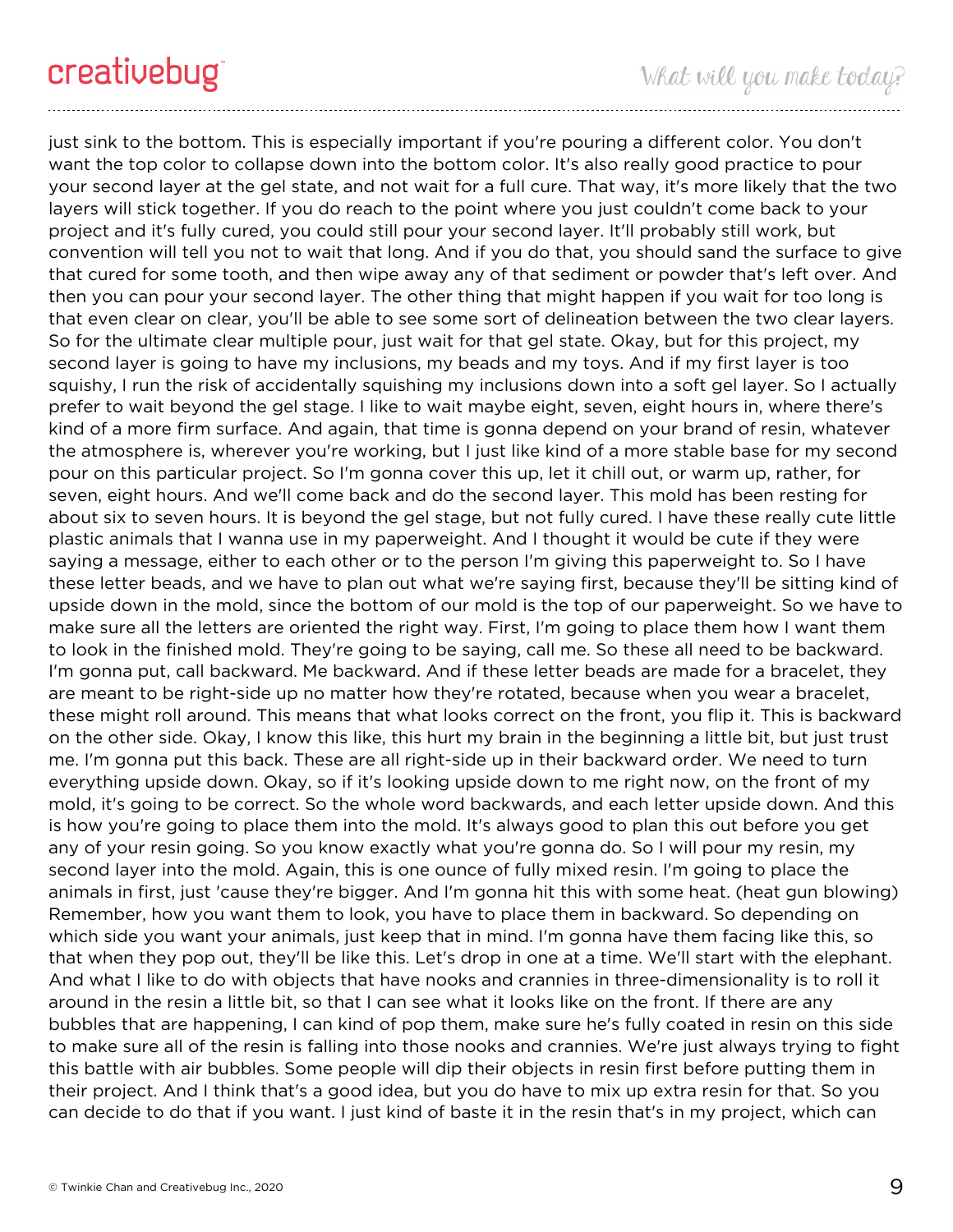introduce a lot of air bubbles in here, but then I'll just keep at it with the heat gun. And I find that usually does the trick. Now, I'll drop the giraffe in, and do the same thing. Anything you put in your paperweights, especially with these non-porous items, you wanna give them a good clean, just so they're not releasing any dust particles or weird bits into the clear resin. And you can see around the giraffe, we're getting a lot of bubbling. So I might try to pull those away from his body, so that they're easier for me to see and to access with the heat gun. As it turns out, this giraffe isn't a smooth plastic. He has kind of a weird texture, like kind of a slightly bumpy texture, and all that texture traps air bubbles. I kinda try to massage him with my toothpick to release any of those bubbles. You can see the cloud of bubbles coming off of him. That'll give the bubbles more of a moment to rise and move around. And we'll start dealing with our letter beads. The letter beads also have a hole, which can trap air. And if you're not careful, that air bubble can come out at some point during the curing process, and you'll cure a bubble into your project. And that air bubble can also turn over your letters. So I like to make sure I'm putting resin into the hole to avoid any bubbling. Use my toothpick and poke some of that resin in. You don't have to place in perfectly on the first dip. You have a lot of time to roll these around, move them around, and this is a liquid. So they're going to start moving around on their own anyway, and as you're babysitting all the bubbles, you'll also wanna keep adjusting all the objects with your toothpick as you go. Another thing to keep in mind about objects is, you never know if they're gonna float or sink, which is what those little swatches are fun for. You can see where your object ends up. I would assume that all these objects are sinkers, but in an experiment, I discovered that my elephant sinks, but my giraffe floats. So I'm actually using two layers to situate my animals, so that the giraffe doesn't float all the way to the top. I want them to be kind of on the same level. So that's why I'm doing one pour to situate the giraffe. And then my third pour will just make sure that I have a buffer room before my last pour, which will be a solid color. You want to plan out all of your layers before you start pouring. Depending on what your mold looks like, you also wanna keep in mind where you're putting all your objects. My mold has some curvature, and I like that because I think it feels good in your hand, but any curvature can also cause sort of a magnifying glass effect, or some sort of optical, not illusions, but just changes. So I'm trying to keep my letters not all the way to the edge, because I feel like they'll start getting magnified and kind of oddly shaped on the other side. So keep that in mind as well. (heat gun blowing) Keep toothpicking, keep readjusting, popping bubbles, using the heat. Again, usually I do this for at least 20 minutes, especially with letter beads, because those random interior air bubbles can leave you a terrible surprise. So I like to watch it for as long as I can until this starts getting really gooey. Then you wanna stop messing with it, because once you introduce air bubbles into a super gooey layer of resin, it's almost impossible to get them out. My third layer is not going to have any inclusions in it, so I can just let this go to a gel state, about one to three hours, and then move on to that layer. My third layer is also one ounce of mixed resin. Pour that right on. There's not a lot going on in this layer. Again, it's just to help set the giraffe down into place, and also to make sure there's a buffer between my animals and my solid background. So babysit these bubbles. (heat gun blowing) Just so this isn't a completely boring, nothing layer, we're gonna add a little bit of glitter. Be really sparing. I just kind of want it to be an accent. I don't really want it to obscure anything. So just go in and sprinkle this into more of the negative space. If you put it behind, or I guess if you put it on top of any of the animals or the letters, it'll just end up behind them. So those won't show up anyway. Just make sure you have some in these empty spots. If you want some of this glitter to fall down into the layer, you have to encourage it to do so. I find that a fine sprinkling of this chunky layer will just sit on the surface tension of the resin. So I kind of need to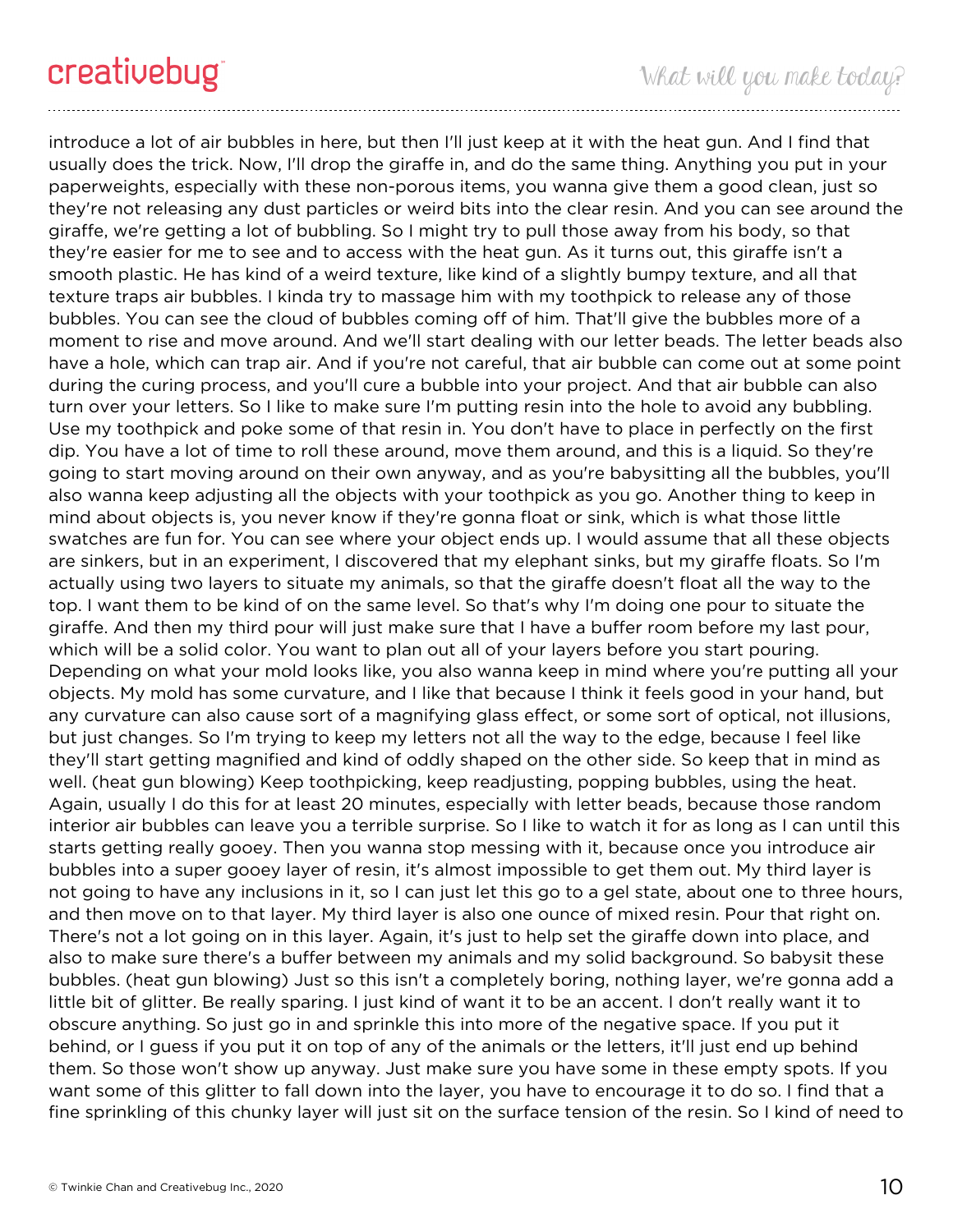do a really gentle stirring motion here. Don't go too deep, because that layer right below is just a gel state. You don't wanna poke into it and give it any more air bubbles. So just a really gentle stir will help get some of that glitter, not all of it, a little bit deeper into this third layer. I just think it looks a little bit more fun if they're not all sitting on the same plane. Looking a little crowded in there. So I'm gonna move some of this around. You can try placing this where you want it, but once you zap it with the heat gun, it might move around a bit. So as you're babysitting bubbles, you're also a babysitting glitter. (heat gun blowing) Cover this up, wait for the gel stage, one to three hours, and then we're ready to pour our fourth and last layer. Since the fourth and last layer is the back of my paperweight, I'm going to use color interior. You don't have to, if you want your paperweight to be totally see through, but I like creating a little background for my animals. You wanna shake your resin dye. I'm gonna do half teal and half white. I'm gonna start with three drops of each and see what that looks like. This is also one ounce of mixed resin. It's looking a little translucent to me. I wanna get it a little bit more opaque. I'm gonna try two more drops of each color. Remember, you can always add more, but you can't pull it out. And I don't want to ruin the moisture levels here. I wanna make sure that my resin cures nicely. I'm gonna go ahead and put this into my mold. As with the swatches, I personally prefer to under-pour, rather than accidentally over-pour. So if it doesn't go all the way to the top, it's okay. If it does, that's fine also. Don't worry about it either way. (heat gun blowing) I can see a little piece of lint that I wanna grab out. I don't know if you can see that or not. Bubbles. Keep babysitting your bubbles, as before, and when you've finished for 20 minutes, so however long you wanna do that, cover it up, and you wanna leave it to cure. My resin cures in 24 hours, but it's hard in about 16-ish hours. So I could demold it at that point. But if you wanna be safe, don't touch it for 24 hours. Leave it protected, so lint doesn't fall in. And if you want to check on your project without actually touching your project, keep your leftover resin in the cup. You can use this resin to determine how far into the cure process your project is. When this is nice and hard, your project is probably nice and hard, but again, just give it 24 hours just to be safe. Now, for the big reveal. Gonna push your mold from behind, and peel the sides away. Oh my gosh. This is always like super exciting, and scary at the same time. What does this look like? It's adorable. It's so cute. You can see all the different layers that we worked so hard on, and that created this really fun paperweight that I would give to a friend to remind her to call me. I do have kind of a big bubble right in his armpit there. And we do our best to get rid of the bubbles. I can't see it from the front. So don't be discouraged if you have a little bit of bubbling, but for the most part, if you've done all your homework, there should be very few bubbles in your paperweight. After you pull it out from the mold, since I under-poured, you might find that the edge could feel a little bit sharp. If I just kept this for myself, I would probably leave it as fine. But if I'm giving this as a gift, I wouldn't want someone to accidentally hurt themselves on it. So you can sand the edge with some of your sandpaper. I recommend wet/dry sandpaper, because you wet the project, and then sand in a circular motion. And because it's wet, the resin dust won't rise into the air. If you wanna wear a dust mask just to be super safe, that's recommended as well. So you can start with the roughest grit I have here, which is the 120, and then just a couple minutes, move on to slightly higher grits. And this is a 400. After you sand, this won't be as shiny anymore, but you can bring back that shine with a resin finishing spray. I like this one from Castin' Craft. Follow the directions very closely. You wanna go outside, because this is super stinky, and spray from about 12 inches away. Very light coats. If you do it too heavily, the resin spray will turn cloudy. So when you do, just a really light pass, let it fully dry, maybe about 20, 30 minutes, and then give it another very light pass. I would probably do a total of three to four coats. And then your first paperweight is finished.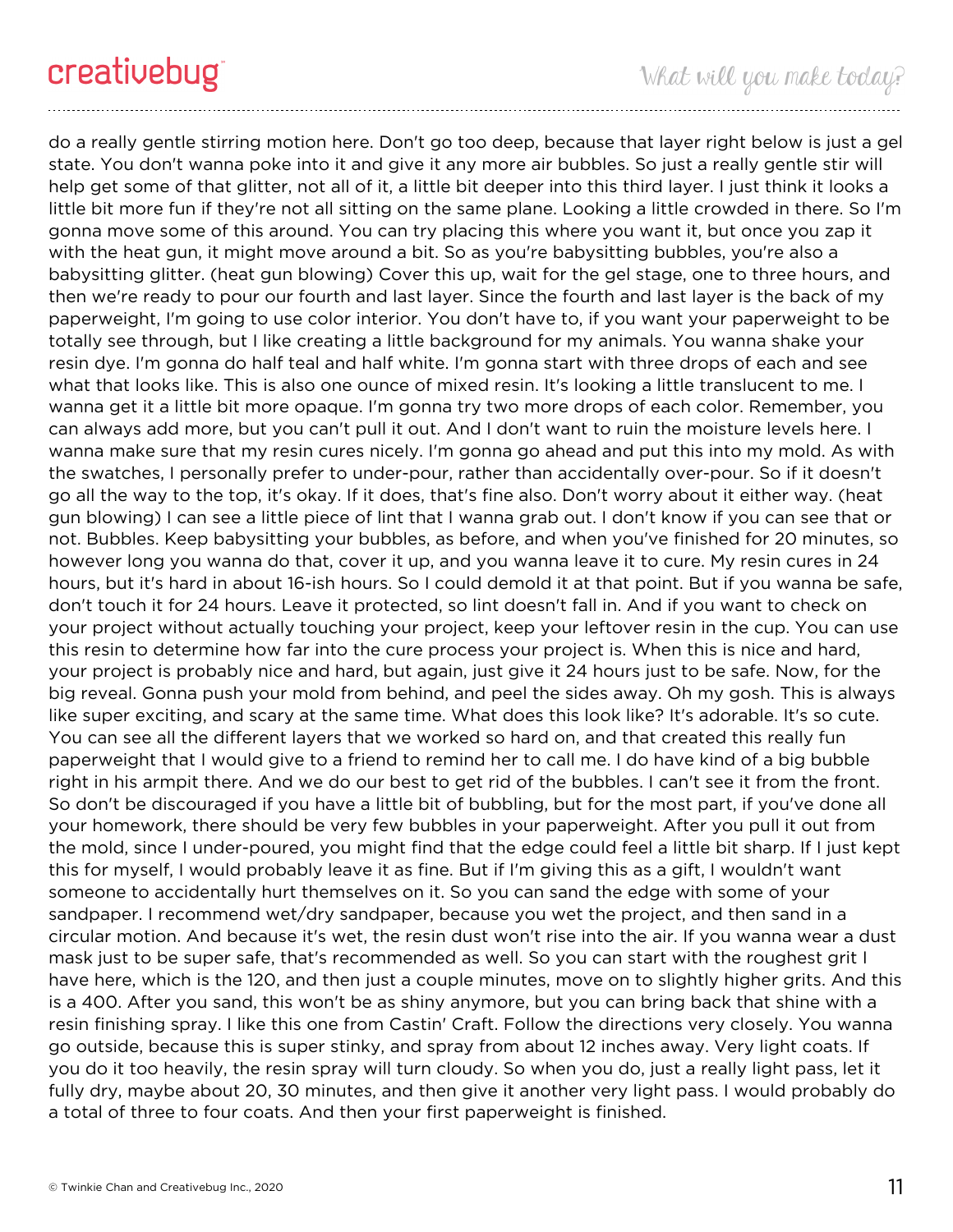## Casting porous objects

- Our second paperweight is going to include all porous items, like photos and flowers. Porous items need to be sealed before you put them in the resin. This protects them from the resin seeping in and causing any water stains, water-looking stains, on your paper pieces, or from making your petals go translucent. You should definitely swatch these out. Sometimes certain papers and magazines, certain flowers won't be affected by resin, but just to be really safe, that all of your objects will look as good inside the resin as outside, let's talk about three different ways to seal them. The photos I have here are printed on regular printer paper. It's bright white, just so those colors would pop and I cut around them. This is me and this is an imaginary friend I pulled up from the internet. I never actually saw this donkey in real life, but I'm really obsessed with them right now because they're so cute and loving. Anyway, in my paperweight world, we're gonna live together in a field of flowers. I'm going to show you the easiest way to seal paper. You can also use sealed flowers. I feel like even pressed flowers have a little bit more texture and this method is less successful. But for really super flat pieces, you can just use a good quality packing tape and sort of laminate the photo to protect it. I wanna avoid any fingerprints, so I only touch the edges or the ends of the packing tape with my fingers. Then I put this somewhere in the middle, like this. And do this on a flat surface. I tried doing this in my hand and I ended up with a curled piece. So keep this flat on the table and just fold over a layer on top like that. I'm just folding this so it's not sticky. The thing with laminating your item in this way is that, because the item has some tiny amount of thickness, there's a little bit of a gap here of air before the two pieces of tape totally touch each other. And I wanna try to minimize that space as much as I can because I feel like you can see that in resin. You can see that border of air. So I'm gonna use my nail to kinda scooch the tape as close to my object as possible, but I don't wanna scratch the tape. So I usually protect the tape with some paper towel, and then it's almost like you're burnishing it. I just feel like I'm going around the outline of my object and trying to scooch in that bubble of air. You also do not want to cut into this air bubble, when you're trimming this, because then you're just breaking your seal. And even resin that seeps through the side of your piece of paper can cause a water-like stain. So I wanna just make sure the front, the back and that tiny little edge are all sealed. You may be wondering if you can use a laminating machine. And yes, people have used a laminating machine to much success. I feel like those pieces of plastic are even thicker than packing tape and might be visible in your resin, even though it's clear. But if you have a laminating machine, you can definitely play around with that. Trim around the edge of your object. You want to make sure you're not trimming into this little air bubble. You need to preserve that. So I generally will trim... I aim for like maybe a millimeter or two away, as close as possible without chopping into it. You can also flip it over if the angles are getting a little awkward. And just cut all the way around. Here it is, all cut out. I have an example of a packing tape object in resin. I also threw some micro glitter in here, which is kind of obscuring the whole situation, but just so you see how this turns out. You can see that air bubble a little bit. And I feel like I can see the edge of my packing tape too. So while this is not my super favorite method, as far as clarity, it is a good method as far as time. It's super fast and it's easy and it's reliable. The second method for sealing is Mod Podge. You can use this on your paper and your flowers. I would not use it on the particular flowers that I have chosen because these petals are so delicate. Even a brush stroke started breaking them apart. So for the flowers, I would suggest packing tape, or I'll talk about the spray next. But for the Mod Podge and paper, that's pretty successful. You want a surface that is non-stick. You can use parchment or wax paper. I found that to crinkle a lot under my piece of paper, which was frustrating. So I'm using the back of the silicone mold. What you wanna do is think about, not only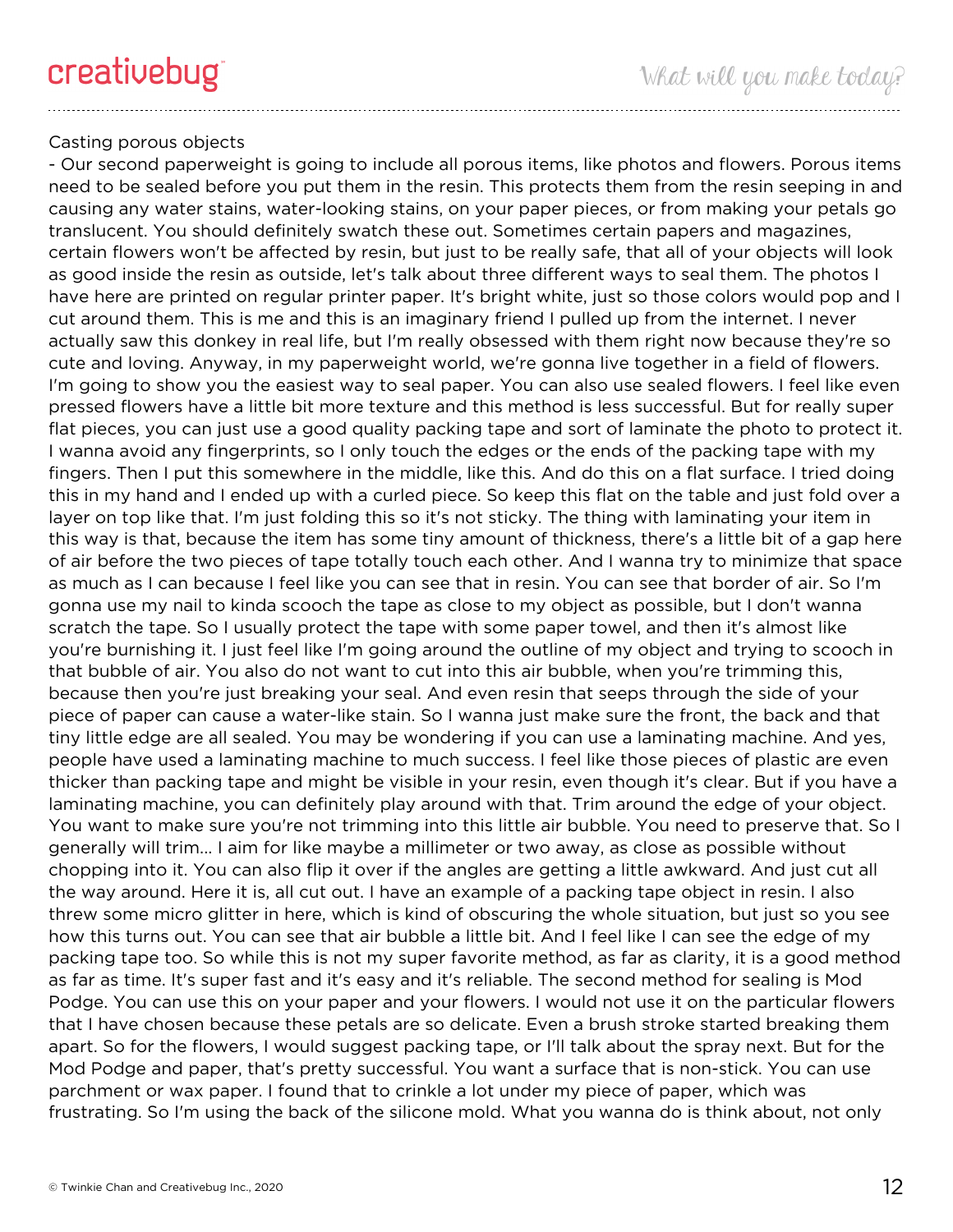getting this on the top of this paper, but that you're thinking about scooching it against the edges of the paper. You just want that sealed all the way around, as much as you can. And it's okay if it's messy on the edge. Like if you have a bunch of Mod Podge that's on the mold, we can trim that off later. So we go in all directions, make sure this has a really good seal. Let that coat dry completely. Depending on where you live and the humidity and the temperature, that can be different. I think the bottle will tell you something like 10 to 20 minutes in between coats, but just make sure it feels totally dry. And you wanna give this a total, maybe three or four, light coats. After three or four coats, it'll look like this, and we need to do the other side too. So I'm gonna release paper from this first side. What I try to do is I try to peel up the Mod Podge. And then lift the item out carefully. And again, don't worry about all this stuff on the edges. We'll trim that off later. And you can either clean this up with some packing tape or you can just use the other side. Flip that over. And then again, apply three, four, three or four coats of Mod Podge to this side. Let those dry completely. It looks like this and you peel 'em off again. You wanna trim all the excess dried Mod Podge off, similarly to our packing tape. You do wanna leave the tiniest bit of a border, just to make sure the edges stay sealed. Now in my house, Mod Podge is not reliable. It's kind of unpredictable. I sealed this sample in Mod Podge, and if you can see, it's a little bit cloudy in the resin. This doesn't happen to everyone. I think I just needed to give my Mod Podge like a week to dry out, which I didn't do. So I kind of personally shy away from Mod podge, but it is easy. It doesn't feel toxic, there are no fumes. So you should definitely see if the Mod Podge sealing method works for you. Lastly is this resin spray. We talked about it for finishing your sanded pieces. You can also use it to seal paper and flowers. And it's how I sealed my dried pressed flowers. What I did was I got a cardboard box. I put a piece of parchment paper in it. I pick up a flower with a pair of tweezers. And from about 12 inches away, I'll do one really light spray, of this resin finishing spray, and put it down on the parchment and let it dry for like 20 minutes. And then you'll pick it up again, from a different spot on the flower, give it a very light spray. Let it dry. Maybe like four or five coats, and then do the same to the back. If you put these in a box and just go at it with this spray, they're so light, they'll just all kind of jumble up and flip over and like stick to the parchment paper. So I'm pretty methodical about picking up each one individually and spraying it carefully. This is ultimately the method that I used to seal the flowers simply because fussy cutting around a flower like this seemed like not something I wanted to do and spraying just seemed easier. All of these have already been sprayed and you can tell they don't look different. There's a slight sheen on them, but they pretty much look untouched. The soap mold I'm using for this paperweight is closer to five ounces. So I planned my design in five one-ounce layers. The first layer is clear with one flower. Flowers tend to float, so I know this won't be smashed right into the surface, the top surface of my paperweight. Just taking advantage of the layers and creating that dimension. Again with objects, people tend to submerge them in another cup of resin first, but if you don't want to mix an entirely extra batch of resin just for that, I would just consider basting this and flipping it around, releasing those bubbles. When it comes to organics, even if you seal them, let's say with Mod Podge, or for me, spray sealant, there are still these little cracks and crevices in them which can create air bubbles. So don't be overly discouraged if you end up with some bubbles. They can be really difficult to get rid of. Again, this is face down so that the front of the flower shows on the front of my paperweight. I'm gonna put this one in this lower corner over here. And it's actually kind of suctioning to the bottom. So if you want that to be lifted, you might wanna give it a hand and kinda pull it away from the bottom of the mold so it floats more. But that's also up to you. If you want it to be smushed closer to the surface, then you can kinda push it down in there and have the force of suction keep the petals down. You can see it's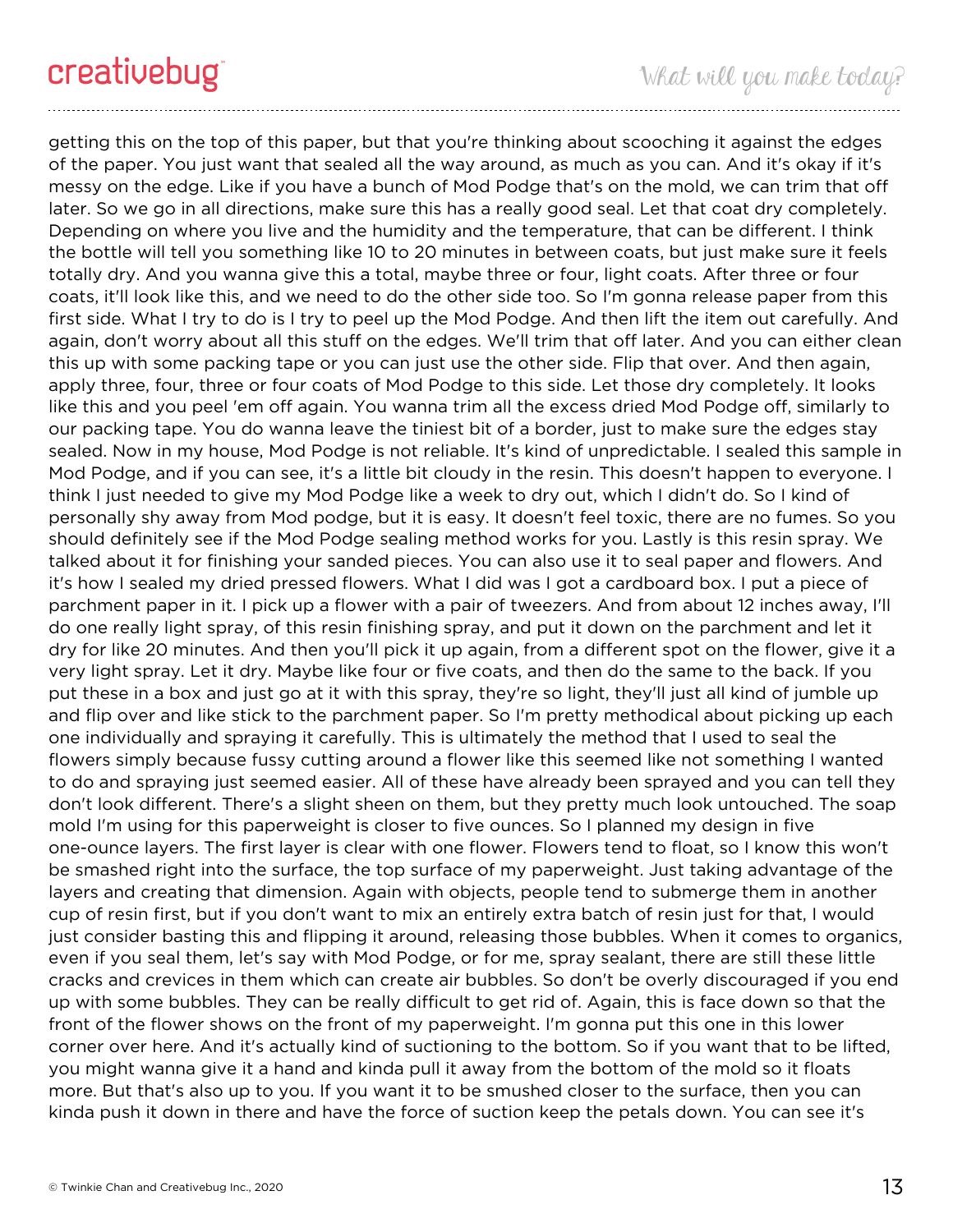creating some bubbles within the folds and crevices of the petals here. So I like to push those out and then I can zap them with the heat gun. Treat all these layers as you did previously, babysitting the bubbles with your toothpick and your heat gun or whatever you're using to zap bubbles away. (heat gun buzzing) When it comes to light, floaty objects like flowers, I tend to babysit them quite closely because they'll wanna drift around all over the place. If you have a very specific idea of where you want them to be, you need to watch these until you get closer to the gel state. For all the layers in this paperweight, we only need to wait to the gel state for next layer because all of these objects are very light and they don't really sink down. Okay, let that get to the gel state and then you're ready to move on to the second layer. This mold has already reached the gel stage. Our second layer is just one ounce clear once again. I can see that I dropped in a little bit of lint, so I'm going to hunt around for those before putting my photos in. This is my photo layer in my paperweight. I want me and my new friend to look like this. So I'm going to flip this around and place them inside this way. I'm gonna put the friend in first so that my hand is kind of coming behind like that. Kinda keep this orientation in mind. You do wanna flip and baste these a little bit just to make sure the front is getting fully coated and not holding onto any bubbles. Wanna be careful not to disturb your gel layer underneath. So don't poke too deeply with your toothpicks or your tweezers or whatever you're using. Depending on how you seal these photos, they may sink or float. Also, sometimes these start sticking to the gel layer underneath. So you can see the donkey is sinking a little more deeply into this layer and I'm kind of floating a little bit more on top, but I also do like that variation in dimension. So that doesn't bother me. If you need to lift this out more, you can very carefully, or if you need to push the other object down to meet it, you can do that as well. But I'm gonna keep them sort of staggered, in depth like this. For these, you actually wanna move them around a little bit, just in case there are any bubbles trapped underneath. And then hit with the heat gun and use your toothpicks as you would for any of your other layers. This, too, only needs to go to the gel state. Layer three is another one-ounce clear pour and I put a couple of flowers in that layer, let that get to a gel state, and then layer four was just clear with nothing in it. Because my flowers float, I want that clear layer to give me some separation between the flowers and my final layer, which is glitter. This is one ounce clear, and as I learned in my swatching process, I need to add quite a bit of glitter if I want it to look solid. So put as much as you think you need, and then maybe a little bit more. If it gets a little thick and gloopy, that's totally okay. (heat gun buzzing) Let's see what we got. (excited humming) Ooh! So as you can see, that distortion kind of happens on the edges a little bit, that magnifying effect, but it's kind of cool and kind of space-aged to me. I love the separation between me and my friend that just happens sort of naturally. We get this really beautiful glitter layer on the bottom. Great success. I'm really happy with how this turned out and now I can live out my dreams of frolicking in a field with my new donkey friend.

### Paperweight show & tell

- I thought it might be fun to show you some other paperweights I've cast and some things I've learned along the way. This is what happens when you do one big pour. I just put a bunch of resin gummy bears into my mold and then filled the mold with clear resin. As you can see, when you do that, it's really difficult for the bubbles to escape. This looks really bubbly and I did my best to kind of toss everything around just to make sure I was getting at all the bubbles, but it's just so hard, you can't see what's happening on the bottom of your mold. Also, as I mentioned earlier, when your resin is very thick, it gets very warm. And I think it started melting the other gummy bears inside, so you can try one deep pour, but there are some surprises that you might find at the end of that pour.